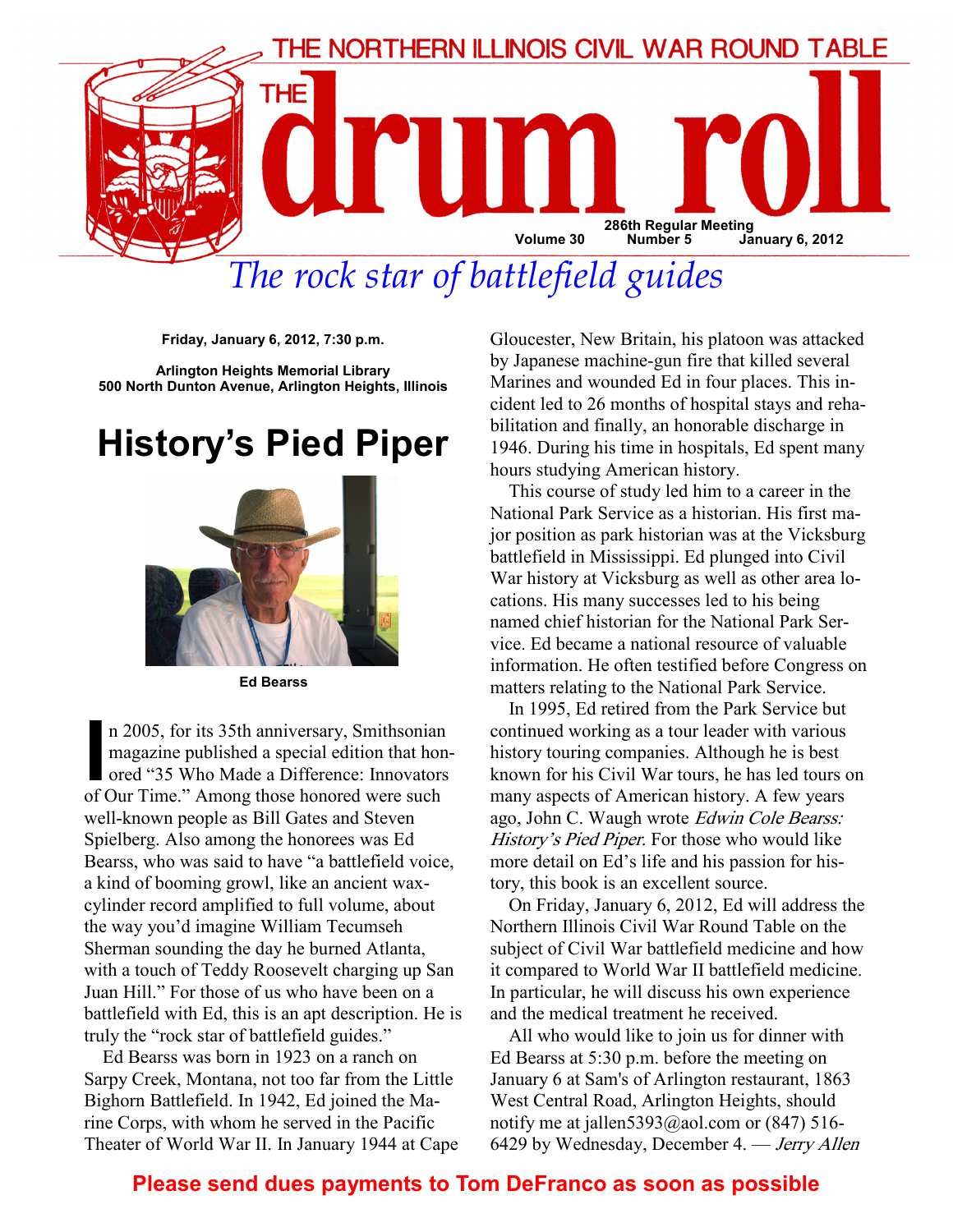## Notre Dame and the Civil War

### By Tom DeFranco

On Friday night, December 2, 2011, Father<br>Bob Miller of the Civil War Round Table<br>of Chicago presented his program about<br>priests from the University of Notre Dame during Bob Miller of the Civil War Round Table of Chicago presented his program about priests from the University of Notre Dame during the American Civil War.

Given that the majority of Americans at the time were Protestants, it might seem that there was not much call for Catholic chaplains. During the Mexican War, Catholic soldiers were seldom,

if ever, allowed to attend Mass. In fact, the virulently antiimmigrant (and more specifically, anti-Catholic) political party, the Know-Nothings, was still active in the 1854 and 1856 elections although its popularity was fading going into the 1860s. The members became divided over the issue of slavery and many of their numbers rolled into the newly formed Republican Party. The Federal army's growth at the start of the war included many Irishmen and men Corby (right). from the southern Ger-



Among the chaplains Notre Dame University supplied to serve Civil War troops were Father James Dillon (center) and Father William

man states, and there was a call for Catholic chaplains to tend to their flocks.

A major source of the Catholic clergy attending to the religious needs of Catholic troops was the University of Notre Dame in northern Indiana. As the name would indicate, Notre Dame was founded by a French priest, Father Edward Sorin. Although many of the early students were Irish, many of the faculty were French priests. The school gave Catholics immigrating to the growing western states of Ohio, Wisconsin, Indiana, and Illinois access to higher education. Of the little Page 2 drum roll, January 2012

over 3700 chaplains in the Civil War, only 82 were Catholic. Among the Notre Dame–affiliated chaplains, Father Bob focused on several, including the most famous of the Catholic chaplains, Father William Corby of Gettysburg fame.

In an effort to prevent "sheep stealing" there was a call for Father Sorin to provide Catholic guidance. "Sheep stealing" was defined as chaplains of other faiths making overtures to Catholic

> troops to convert to Protestantism. Most famous for this practice was Major General O. O. Howard, a devout Protestant with ties to the Methodist and Episcopal churches.

> Among the first Catholic chaplains assigned to the Army of the Potomac was Father Paul Gillen. Father Gillen served from the early summer of 1861 through the middle of July 1865. Although already in his fifties by the time the war started, he saw to his flock in the eastern army without any major health issues. Initially he re-

fused an officer's commission; he chose to ride around in a makeshift carriage that served as his home and church until General Ulysses S. Grant disallowed it after taking over in the East. He then served the 170th New York regiment. Early on, Father Gillen received help from Father Sorin in the person of Father James Dillon. Father Dillon contracted consumption and was forced to leave the service in October 1862. He recuperated and tried to return to field chaplaincy, but continued ill health denied him that opportunity, and he eventually returned to Notre Dame.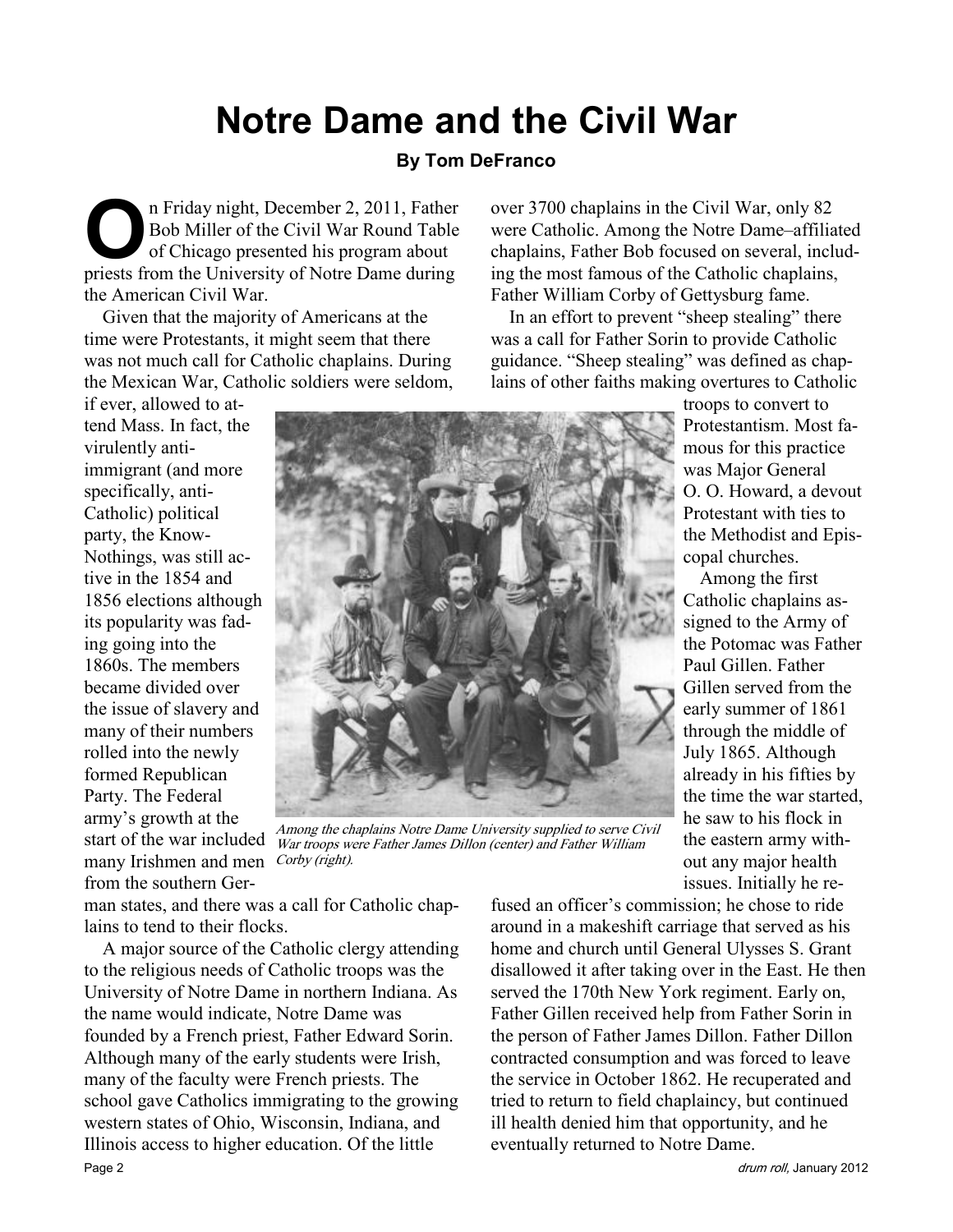Father Corby attended to the religious needs of the 88th New York regiment of the Irish Brigade. At Gettysburg he delivered the famous general absolution, not only of his regiment, but of all of Caldwell's 1st Division of Hancock's Second Corps. Hancock himself was seen at the absolution, and took his hat off in respect to Father Corby. Statues of Father Corby overlook the battlefield of Gettysburg and the Notre Dame campus, his right arm raised in the action of absolving the troops. Because this pose resembles a punt or kick returner about to field an unreturnable ball, he is referred to as "Fair Catch Corby."

There were chaplains in the western theater as well. Among the notable were Father Peter Cooney of the 35th Indiana, who regularly returned to Indiana to deliver money to the families of the soldiers. He spent the duration with his beloved 35th Indiana and became a charter member of the Notre Dame chapter of the Grand Army of the Republic.

A request from Ellen Sherman (Mrs. William T. Sherman) prompted Father Sorin to provide Grant's Army of the Mississippi with a Catholic clerical presence. Father Joseph Carrier served briefly with the 6th Missouri in the later stages of the Vicksburg siege, but his was only a 3-month hitch.

Some priests tended to the wounded. Father Julian Bourget served briefly at the military hospital at Mound City, Illinois. By mid-June of 1862, he himself became a victim of malaria. Another priest risking his well-being at a hospital was Father Zepherin Leveque. He died of sheer physical exhaustion in February 1862. Nuns also participated; some 63 served in ten hospitals in the western theater including Mound City, Memphis, Cairo, and Paducah. The "Nuns of the Battlefield" are preserved in memory by a statue in Washington, DC.

An unsung story (one not related by Father Bob) is about Catholic Sisters of Charity of Emmitsburg, Maryland. As soon as the battle at Gettysburg had ended on Friday, July 3, 1863, a cart carrying sixteen nuns and an elderly priest entered the area, and they immediately started helping by removing the wounded from the battlefield, running food kitchens, and praying for the dead. Most notably, they also worked as nurses because they had learned skills that the average American woman hadn't at that point.

I wish to thank Father Miller for his vivid presentation of the priests and nuns who served the religious needs of the Catholic Civil War soldiers and tended to the needs of wounded and dying of all religions and of both sides.

### January Events

## January 4, Lake County Civil War Round Table.

Open discussion on Wilson's Creek. January 13, Civil War Museum, Kenosha, WI. Sarah Emma Edmonds, aka Private Frank Thompson, is the topic of a presentation at 12 noon sponsored by the Milwaukee Civil War Round Table and the Iron Brigade Association. Information on all museum events is available at (262) 653-4140 or www.thecivilwarmuseum.org.

drum roll, January 2012 **page 3** January 13, Chicago Civil War Round Table. Parker Hills will speak on Chickamauga. January 21, Tenth Annual Civil War Symposium, Midway Village Museum, Rockford. Featured speaker will be Michael Burlingame, chair of Lincoln Studies at the University of Illinois at Springfield and author of Abraham Lincoln: A Life. Other speakers are Thomas Johnson on

Rockford Was Lincoln Country and Bruce Allardice on Snatching Defeat from the Jaws of Victory: The Ten Worst Civil War Generals. The Battlefield Balladeers will perform Civil War–era music at lunch time. Cost of \$28 includes a box lunch. Register at (815) 397-9112.

January 28, 2012, Executive Committee meeting at 9:00 a.m. at the Allens' home, 755 Fox Trail Terrace, Cary; (847) 516-6429 home or (847) 508-9974 cell. Breakfast will be served.

January 28, Civil War Museum, Kenosha, WI. Cushing's Battery and the Historical Timekeepers living history groups will be at the museum from 11:00 a.m. till 4:00 p.m. Steve Michaels will talk on Our Invisible Civil War Memorials at 1 p.m. Information on all museum events is available at (262) 653-4140 or www.thecivilwarmuseum.org.